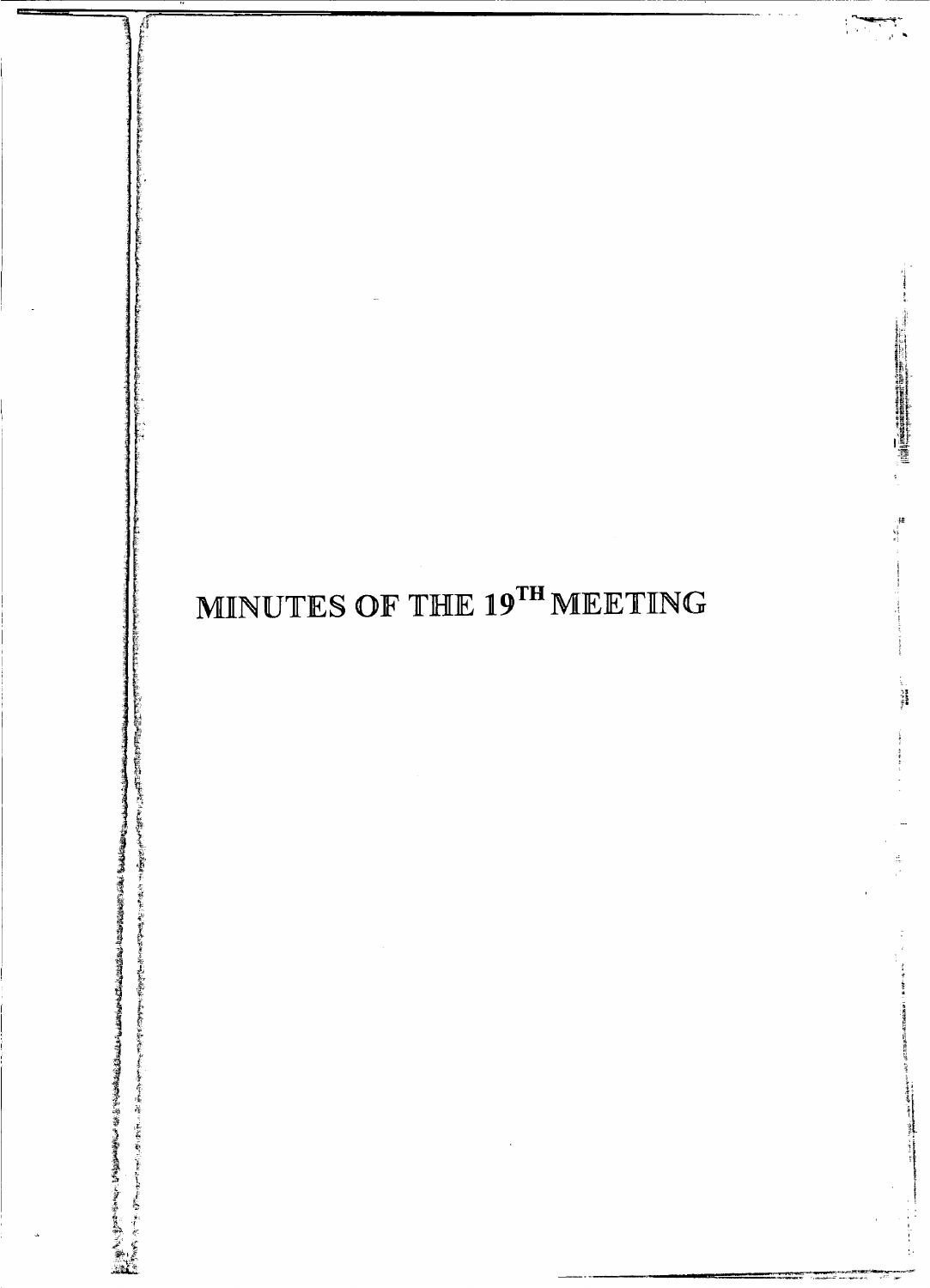FEDERAL GOVERNMENT ESPLOYEES HOUSING FOUNDATION SURRED-E-FILLAT SECRETARIAT 

MINUTES OF THE 19TH MEETING OF THE COVERING CORNELLE OF THE BOARD OF TE THE CONGITTLE ROOM OF THE WORKS

The 19th meeting of the Executive Committee of the Board of Governors was held on 25th March, 1990, in the Committee Room of the Works Division at 4.00 P.M. under the Chairmanship of Secretary, Housing and Works. The following attended the meeting:-

> $1. \frac{1}{\sqrt{2}}$   $r_*$  S.A.S. Ainuddin, Secretary, Housing and Works.

Chairman

罻

Ą

in.<br>Ç ķ

「大学の学校の研究」<br>「大学の研究」<br>「大学の研究」

Ŧ.

1đ<br>NG ar<br>İst

- 2. Mr. M.I. Rajput, Director Genera,  $\mathbf{P}_m\mathbf{k}_+$  ,  $\mathbf{P}_m\mathbf{W}_m\mathbf{D}_m$
- 3. Mr. Jalees Mimad Siddiqi, Joint Secretary, Works Division.
- h. Mr. Humeed Akhtar Niazi, Financial Adviser, Works Division.
- 5. Mr. Mohammad Samiullah, Joint Secretary, Cabinet Division.
- 6. Mr. Sarshar Ali Malik, Officer On Special Duty (P&EC), Works Division.
- 7. Mr. Muhammad Yunus Khan, Deputy Secretary (Adam), Works Division.
- 8. Dr Mohammad Rusool Khan, Director Ceneral, Housing Foundation.
- $2.$
- The following were also present:-
- 1. Mr. Muhammad Rafiq, Chief Engineer (North), Pak PWD.
- 2. Mr. Shaffat Malik, Chief Architect,  $P$ ak  $PWD$ .
- 3. Mr. Moin Ahmad Siddiqi, Director (Administration), Housing Foundation.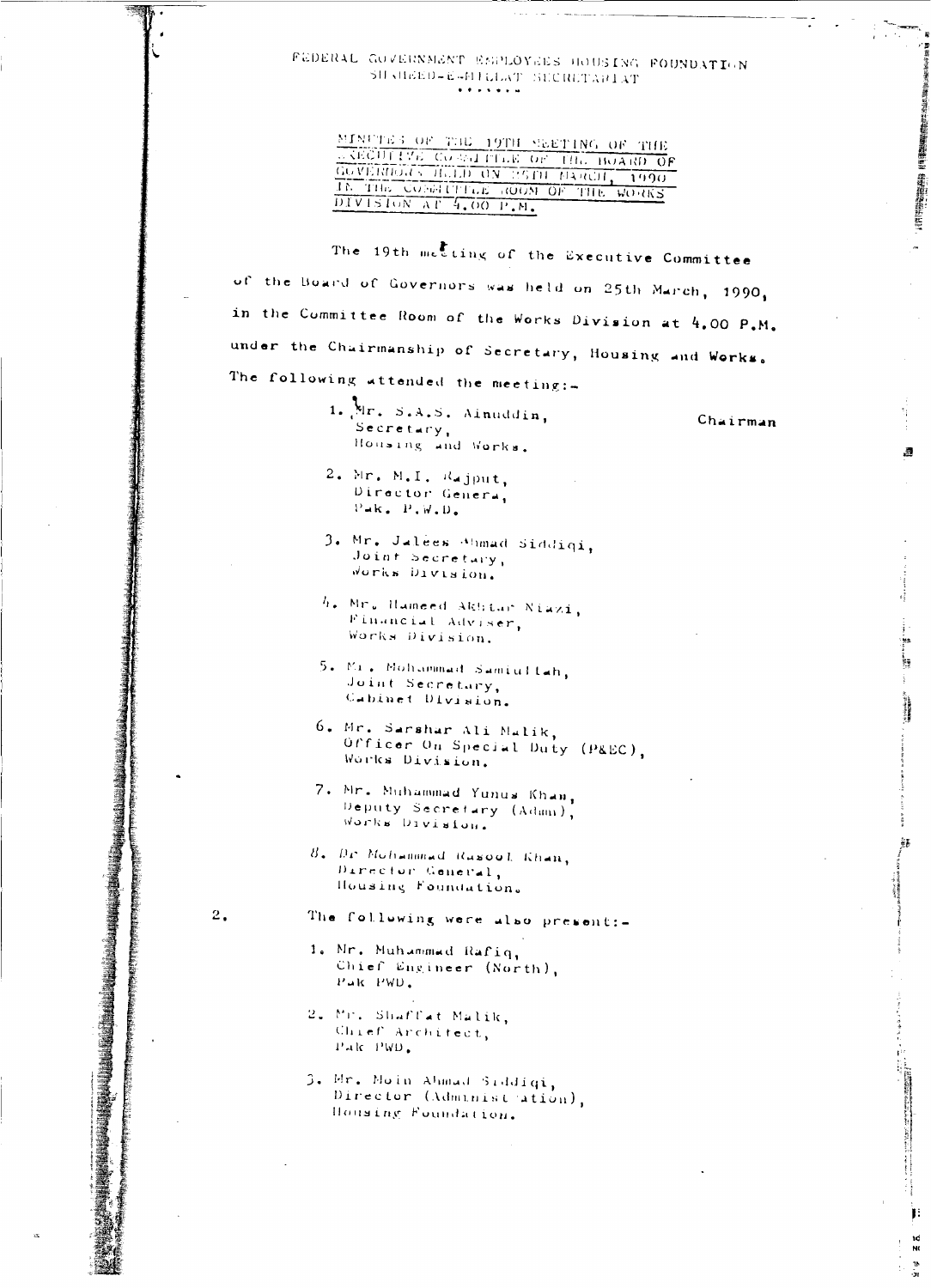$-: 2 : -$ 

 $\frac{1}{3}$ The Chairman opened the discussions by apprising the Committee of the recent developments regarding extension in Phase-I of the ownership scheme at Islamabad. He stated that in a high level meeting in the Cabinet Division chaired by the Cabinet Secretary and attended by Secretary, Housing and Works, Secretary, Railways, Chairman, CDA, and other officers, it had been decided inter alia that the land in  $I-8/3$  and  $I-8/4$  will be transferred to Works Division for the ownership scheme. The Chairman while adding that the decisions taken would be communicated through the minutes of the meeting from the quarter concerned made mention of the fullowing decisions in particular:-

- (i) The allotment cases of the 109 employees of the Ruilways who have been issued provisional allotment letters would be regularised in Lieu of the land aurrendered, by the Ministry of Railway, for the Housing Scheme in  $1-8$  "xtension.
- (ii) A chunk of land would be earmarked for CDA to plan their own scheme. The matter will be finalised in a meeting between the Ministry of Housing and Works and CDA.

4. The Chairman directed the Chief Engineer (North) and the Chief Architect, Pak PWD, to arrange quickly the planning of the housing units as per requirements to be worked out on the basis of pending cases of allotment and keeping in view the CDA bye-laws. The Chief Engineer (North) indicated that they were already on the job and that the planning with the help of CDA officials would be finalised within one week.

The distribution of the plots among Government  $5.$ employees was reviewed for the Scheme of construction of 5,000 houses, in the light of earlier Cabinet decision to keep 20% for higher micome group (BPS-17 and above) and 80% for lower and middle income groups (BPS 1 to 16). Accordingly, ont of total 5,000 plots, about 1,000 plots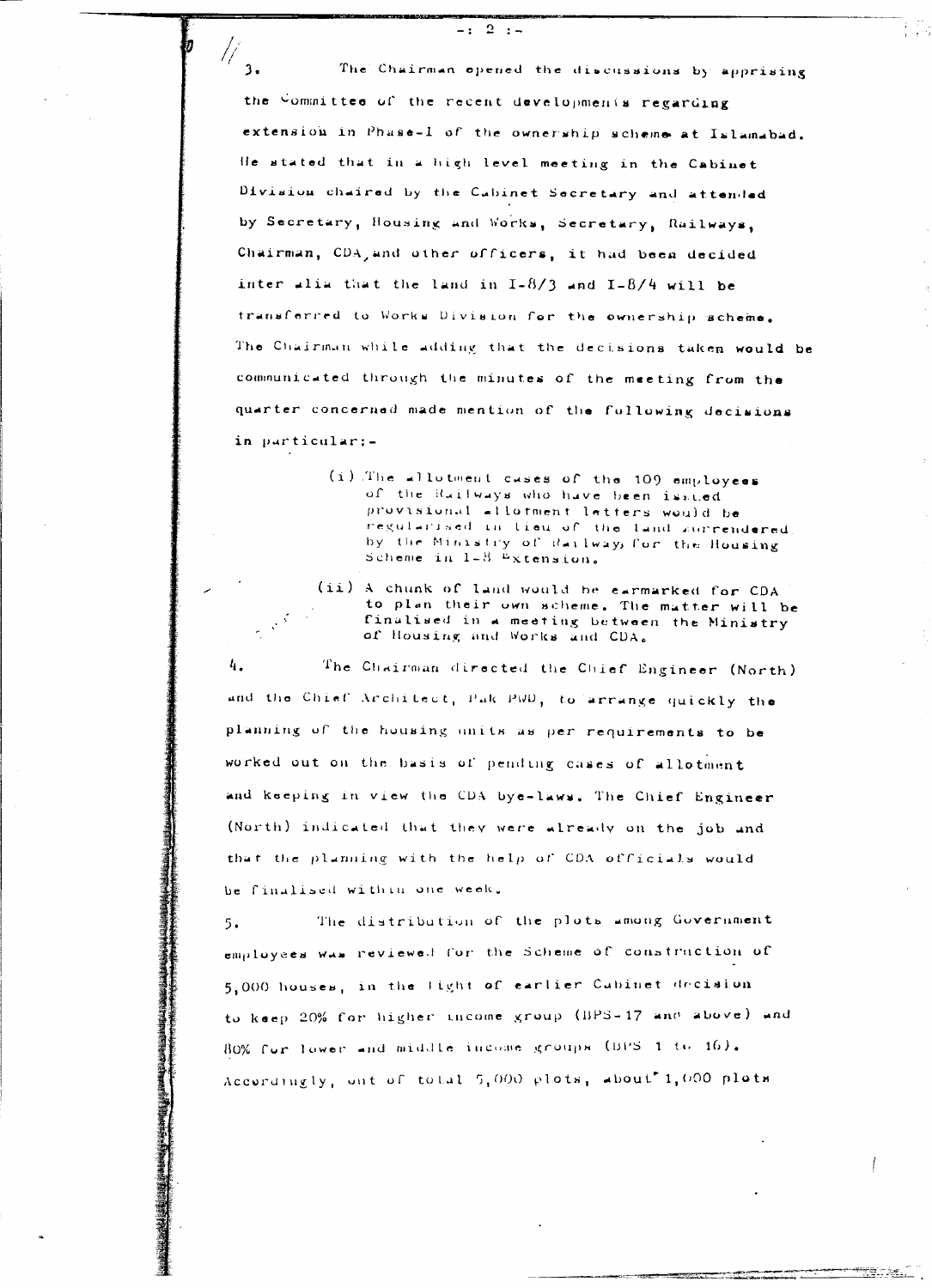will be for category-I and II and remaining 4,000 for the rest (category III to VI).

 $-: 3 : -$ 

In the extension of Phase I, the following housing units will be accommodated keeping in view the demand pattern set up in response to the applications for Phase I:-

 $Categorical$ 300 Category-II  $400$ Category-III & IV 1100-1300 (depending on the

total number of plots)

This will also accommodate the pending applications to the maximum extent, whose money is lying with the Foundation for the last about eighteen months.

 $6.$ It was emphasised in the meeting that the land for extension of Phase-I did not become available in the normal course, but has been obtained as a result of very special efforts for the same. Moreover, this was in addition to the original allocation of the land for the Scheme for 5,000 houses. It was, therefore, decited that the allotment of the plots should be made as follows:-

Nerit

 $80%$ 

20%

Quota of the Minister for Housing and Works and the Executive Committee.

 $7.$ 

following decisions were taken:-

(i) Nembers of the executive Committee would get plots of their choice.

In view of the additional availability of the land,

- (ii) Plots may be allotted to the following officers under the discretionary quota of the Committee in the interest of the  $Schume: -$ 
	- (a) Mr. Tewfiq Fehmi, Additional Secretary, Cabinet Division.
	- $C_4$ tegory-I (b) Mr. Mian Mohammad Rafiq, Chief Engineer, (North) Pak PWD.
	- (c) Mr. Shafaat Ali Malik, Chief Architect, Pak PWD.

Category-I

Category-I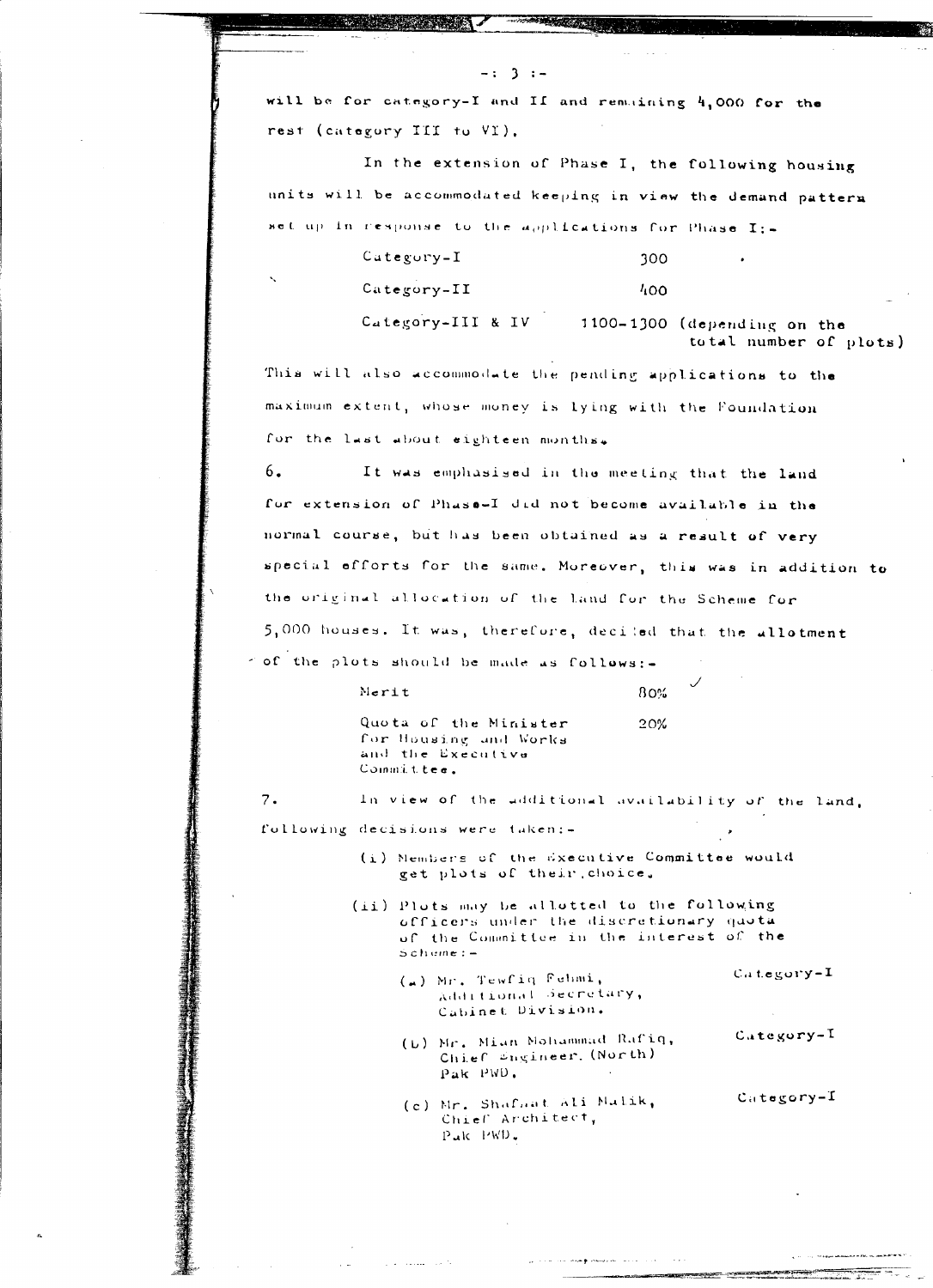| $-14$                                                                                     |                          |
|-------------------------------------------------------------------------------------------|--------------------------|
|                                                                                           | Category-II              |
| (d) Mr. Mohammad Riaz,<br>Superintending Engineer,<br>E/M, Pak PWD.                       |                          |
| (e) Mr. Moin Ahmad Siddiqi,<br>Director Administration,<br>Housing Foundation.            | Category-I               |
| (f) Dr Mohammad Rasool Khan,<br>Director General,                                         | Category-I               |
| Housing roundation.<br>(This was done by the                                              |                          |
| Committee, as a special<br>case, for the Head of                                          |                          |
| the Foundation who was<br>working against a<br>$BPS=20$ post).                            |                          |
| (iii) The allotment of the following officers<br>was upgraded to categories shown against |                          |
| $a \cdot ch :=$                                                                           |                          |
| (1) Mr. Abdul Wahab,<br>Additional Secretary,<br>Environment & Urban<br>Affairs Division. | From Cat.II to Cat.I     |
| (2) Mr. Bashir Malik,<br>Private Secretary                                                | From Cat. IV to Cat. III |
| to Additional<br>Secretary, Works<br>Division.                                            |                          |
| (3) Mr. Ghulam Mustafa<br>Kazi, USD (Estate).                                             | From Cat. IV to Cat. III |
| (4) Mr. Mohammad Din,<br>Section Officer,<br>Works Division.                              | From Cat.IV to Cat.III   |
| (5) Mr. Tanveer Ahmad,<br>Section Officer,<br>Works Division.                             | From Cat.IV to Cat.III   |
| (6) Mr. Inamur Rahim,<br>Section Officer,<br>Works Division.                              | From Cat.IV to Cat.III   |
| (7) Mr. Mohammad Latif<br>Dar, Section Officer,<br>Works Division.                        | From Cat.V to Cat.IV     |
| It was agreed that the Chairman is authorised to<br>8.                                    |                          |
| issue allotment letters against the additional discretionary                              |                          |
| quota to officers/Officials who had been helpful for the                                  |                          |
| Scheme or may be useful in furthering the cause of the Scheme                             |                          |
| in other areas in future including those whom commitment                                  |                          |
| letters have already been issued.                                                         |                          |
| The Committee also decided to allot houses to                                             |                          |
| the following officers from its own discretionary quota                                   |                          |
|                                                                                           |                          |

 $\frac{1}{\sqrt{2}}$ 

 $\frac{1}{2}$  $\bar{\gamma}$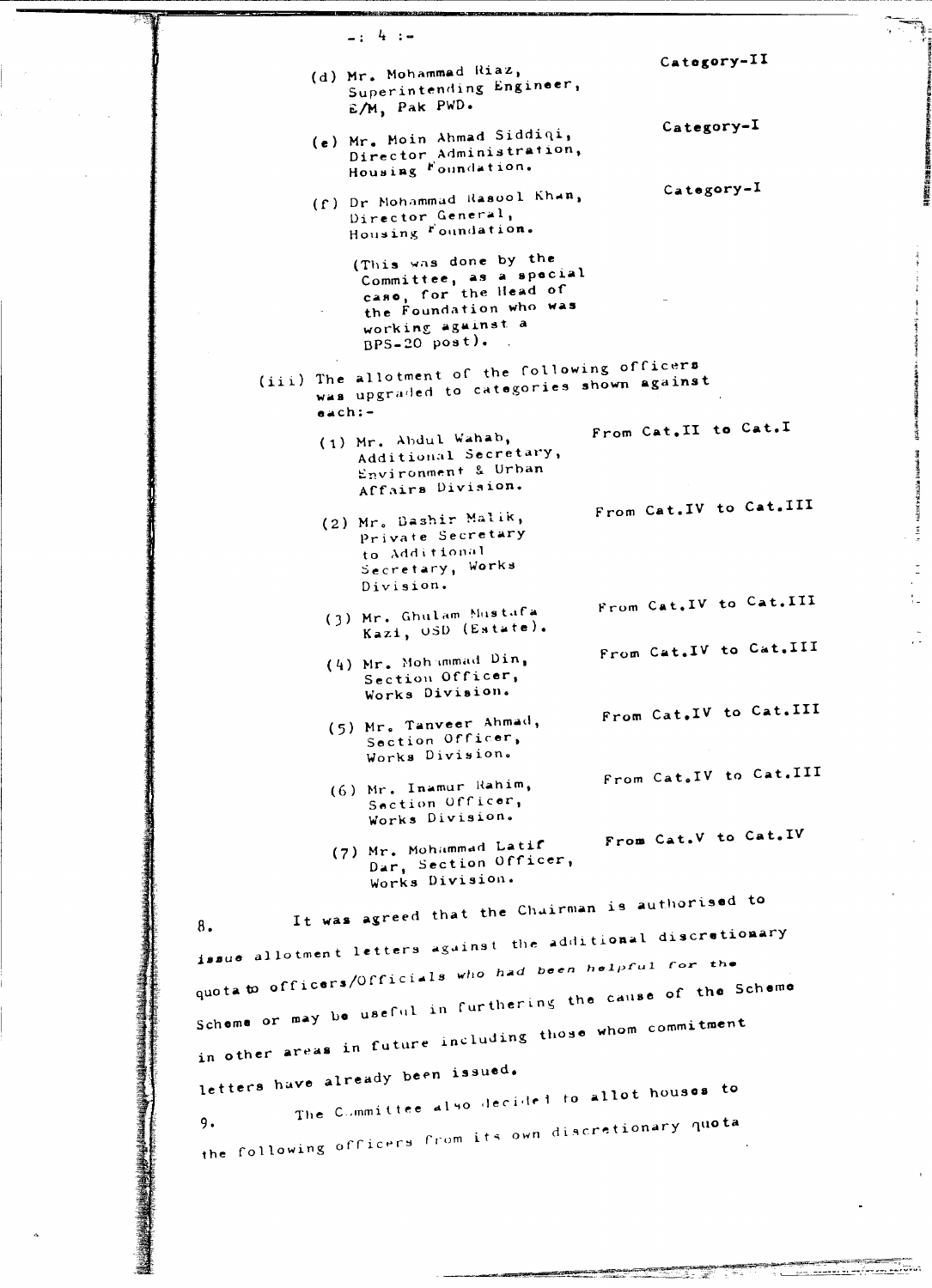$-: 5 : -$ 

in the light of the decisions taken earlier in the Committee

meetings:-

- (i) Dr Nasem Ahmad Khan. Chairman (Retired), PCSIR.
- (ii) Mr. Asghar Malik,<br>Deputy Secretary (Retd), Establishment Division.
- (iii) Mr. Mohammad Danishmand, Deputy Secretary, Management Services Division.

The Committoe also gave an interview to  $10.$ Mr. Shabbir Ali, Deputy Secretary, who had been refused allotment of a category-II house earlier on the ground that in his declaration he had stated that he owned a small house. After hearing his argument that he had no residential house as the plot allotted to him at Karachi had been converted into commercial area, the Committee agreed to allot him a Category-III house from the discretionary quota.

The case of Maj. (Retd) Mahmud-ul-Hassan was  $11.$ discussed in the meeting and the replies received from CDA that there was no plot in his name according to their record were considered. The Director General, Housing foundation was asked to specifically ascertain from CDA if the plots No. 1173,  $G-9/2$ , and 560,  $G-8/1$ , Islamabad or any ether plot ever stoed in his name. If so, when these were transforred.

The points on the agenda were subsequently taken up for discussion.

#### QUESTION OF ELIGIBILITY OF ALLOTTEES  $12.$ OF CERTAIN DEPARTMENTS.

The statement of Departments/Divisions was discussed and decisions with regard to the eligibility or otherwise taken as follows:-

(i) Survey of Pakistan:

Since the Office of the Surveyor General of Pakistan is included in Schedule III of the Rulos of Business, the employees of Survey of Pakistan are eligible for allotment of houses under the Scheme.

Category-I

Category-II

Category-II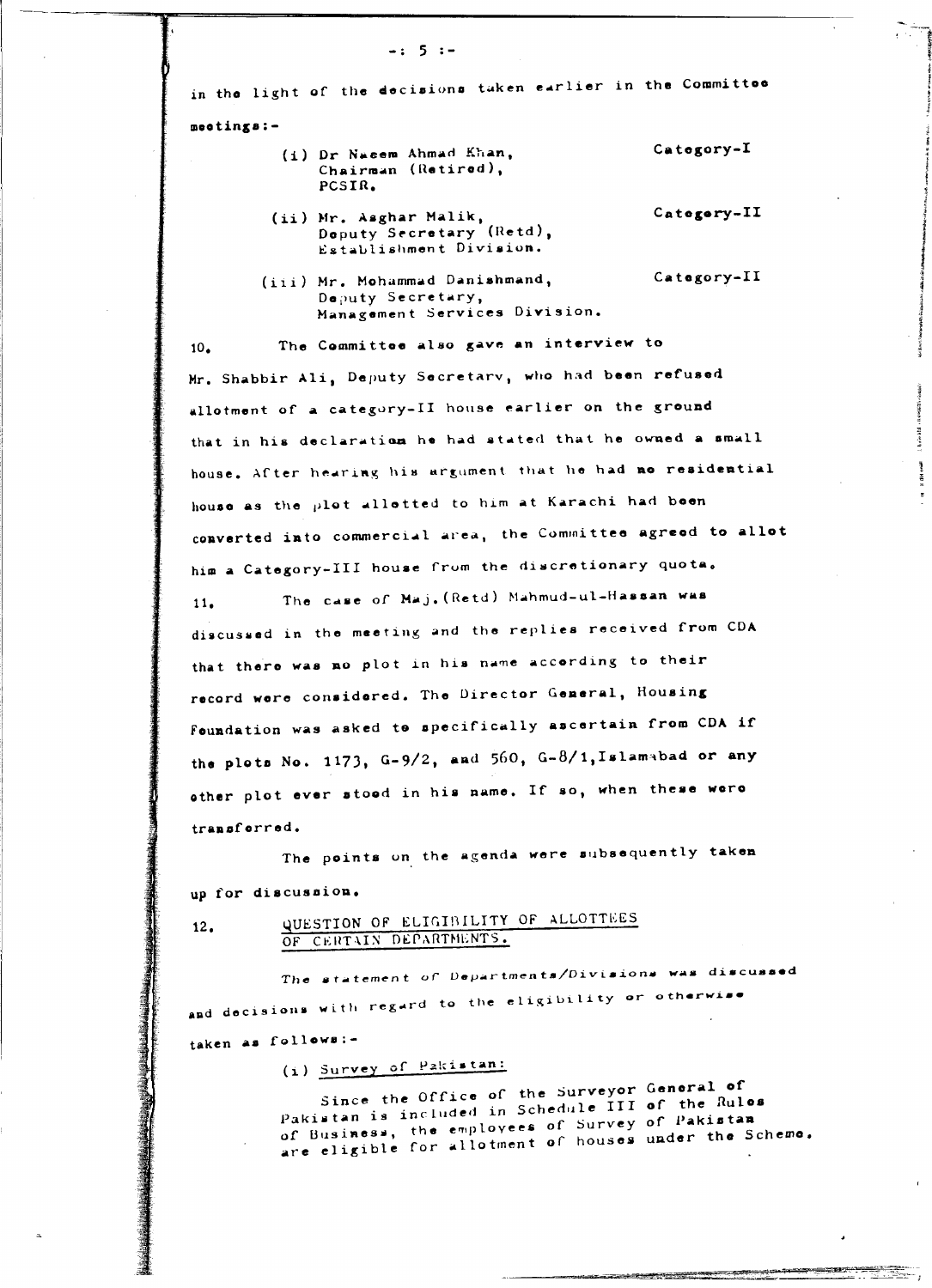#### (ii) Pakistan Railways:

Although, strictly speaking all the employees of Pakistan Railways, except those employed mainly in the Ministry of Railways, were not entitled to allotment of houses under the terms of the housing scheme, it was decided that regular allotment letters should be issued to 109 employees of the Railways, as a special case, in lieu of the land surrendered by them in  $I = 8$  extension.

#### (iii) Departments of Income Tax, Customs and Directorate of desearch Statistics, CBR;

Although these Departments are not shown as Attached Departments of the Ministry of Finance in Schedule III of the Rules of Business, the Committee considering them as parts of CBR, agreed to the allotment of houses to the applicants mentioned in the statement.

### (iv) Office of the Import and Export:

Since the office of the Chief Controller of Imports and Exports is an Attached Department of the Ministry of Commerce and other offices of the Imports and Exports Organisation are integral part thereof and inter-transferable, the employees of the latter are eligible for allotment of houses unler the Scheme.

#### (v) Regional Passport Office:

Since the Directorate of Immigration and Passport is an Attached Department of the Ministry of Interior and the Office of the Regional Passport is an integral part thereof, the employees of the latter are eligible for allotment of houses under the Scheme.

#### (vi) Federal Investigation Agency:

Already included in the list of Attached Departments. Its employees are, therefore, entitled to allotment of houses under the Scheme.

指挥者是更是法律的经过是为某人来了了? ( sum)为一个人,人不可以在这个人的人,我们就是我们的人,他们就是我们的人,我不能把他的事情,我们也不能会把我们的人,我们的人,我们的人,我们的人,我们的人

 $\vec{k}$ 

JB nding NG **ING!** ark,

#### (vii) Directorate General of New Renewable Energy Resources:

They are elisible for allotment of houses under the Scheme as the Directorate is an integral part of the Technical Wing of the Ministry.

#### (vill) Cantt, Gamison Schools:

These schools were taken over by the Directorate of Federal Government Educational Institutions, an Attached Department of Ministry of Education, in 1975. Their employees would, therefore, be entitled<br>to allotment of houses under the scheme after<br>completion of 20 years from 197%.

# (ix) Department of Stationery and Forms:

This being Attached Department of the Cabinet Division, its employees are eligible for allotment of houses under the Scheme.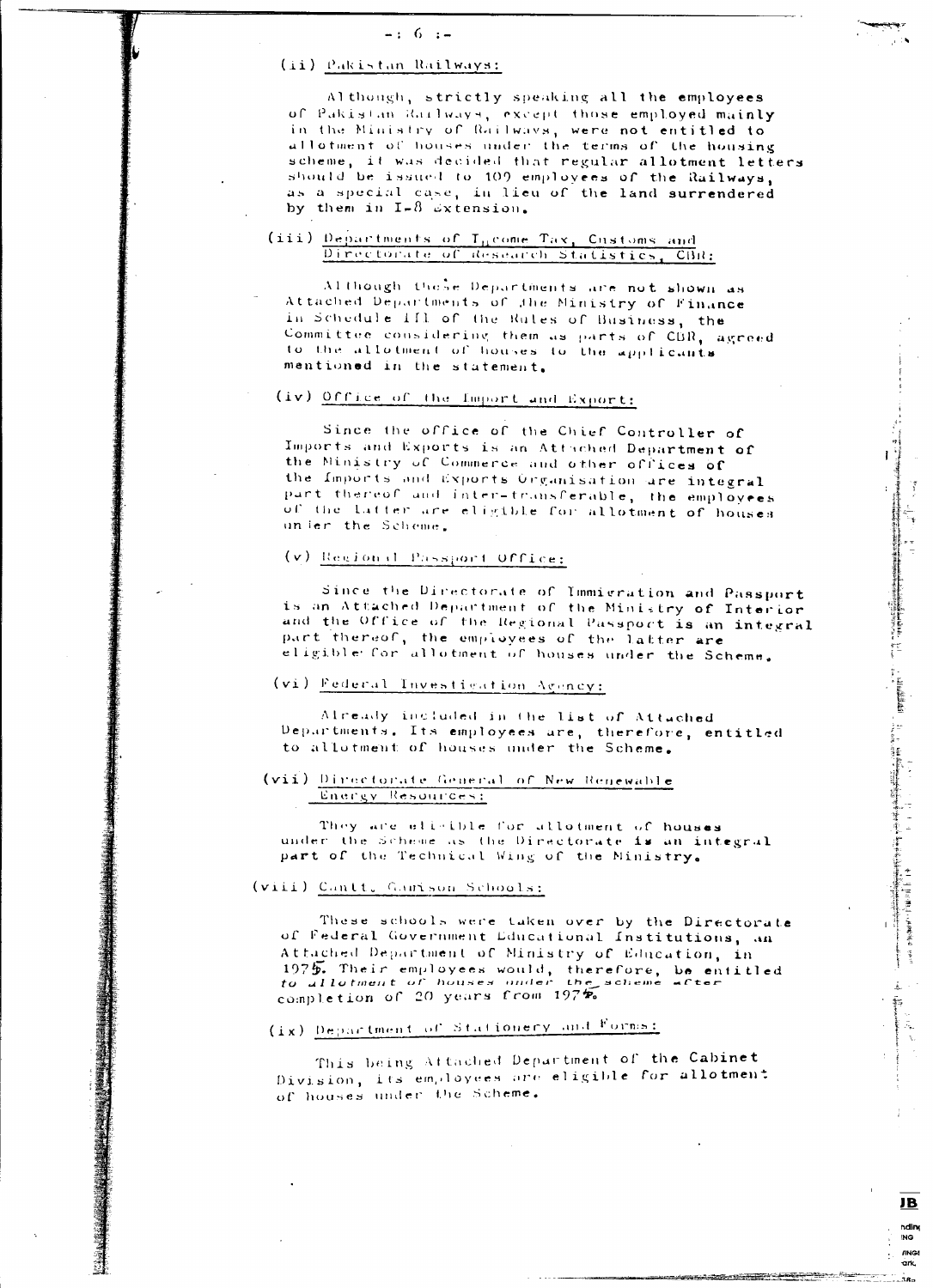#### $-: 7 : -$

## (x) Marine Fishery Department:

This being an Attached Department of the Live-Stock Division, its employees are eligible for allotment of houses under the Scheme.

#### (xi) Pikistan Mint:

This does not appear in the list of Attached Departments contained in Schedule III of the Rules of Business. This was a Subordinate Department.

1999年10月12日,1999年1月1日,1999年1月1日,1999年1月1日,1999年1月1日,1999年1月1日,1999年1月1日,1999年1月1日,1999年1月1日,1999年1月1 <br>1999年10月,1999年10月,1999年10月,1999年10月,1999年10月,1999年10月,1999年10月,1999年10月,1999年10月

ø

i<br>Wiliam

ŧ,

 $\tilde{g}(\tilde{g})$ 

4 编

2. 在2008年,我们的生活,我们的生活,我们的生活,我们的生活,我们的生活,我们的生活,我们的生活,我们的生活,我们的生活,我们的生活,我们的生活,我们的生活,我们的生活,我们的生活,我们的生活,

蠽

However, taking into consideration the fact that there was only one applicant who was a low paid employee eligible to a category-V house, the Committee was pleased to agree to allotment of a house to him against the discretionary quota.

- (xii) Supreme Court of Pakistan:
- (xiii) Jinnah Post draduate Medical Centre:<br>(xiv) Election Commission of Pakistan:<br>(xv) Pakistan Institute of Eedical Sciences:
	-

 $\lambda$ 

The Committee did not agree to allotment of houses to the employees of these organisations as they were non-entitled departments under the terms of the Scheme.

#### $13.$

#### WHIT PETITION FILED BY M/S ASIAN CONSULTANTS IN LARORE HIGH COURT, LARORE.

The Director General, Housing Foundation explained the position of the case and stated that in the writ petition. filed by M/S Asian Consultunts in Lahore High Court regarding the appointment of M/S Development Consultants for the housing scheme for Federal Government Employees on ownership basis at Islamabad the following were made respondents:-

- (i) Ministry of Housing and Works through Secretary, Housing and Works.
- (ii) Housing Foundation through Director General, Housing Foundation.

(iii) M/S Development Consultants.

(iv) Pakistan Engineering Council.

It was also expluined that the first hearing was attended by Counsel II on behalf of the Federal Government and that he had desired to have a report and parawise comments forwarded through the Justice Division for submission to the Honourable Lahore High Court before 4-4-1990. The Director General, Housing "oundation informed the Committee that the report and parawise comments had already been submitted to the works Division for taking further action.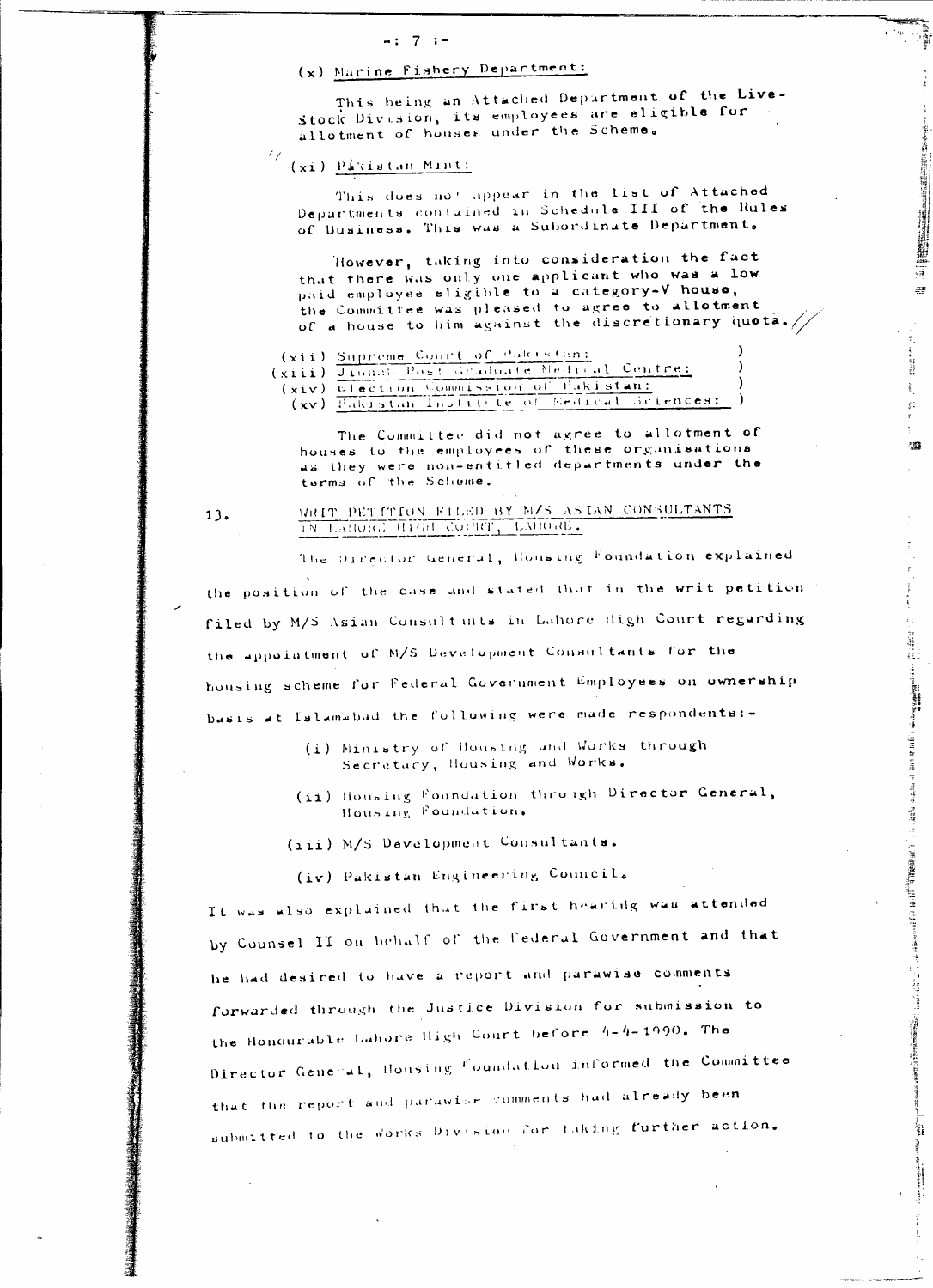#### $-18.1-$

The Secretary, Housing and Works, however, stated that he had been contacted on telephone by the Consultants in this respect and was told that they were resolving the issue. The Committee desired that the Consultants should be asked to have themselves registered in the Pakistan Engineering Conneil as soon as gestble.

 $14.$ 

# EXTENSION IN THE OPENING DATE OF TENDERS.

The Committee decided to extend the date of opening of tenders upto 22-4-1990 and also to contact on telephone those pre-qualified contractors who had not yet purchased the tender documents and ask them to have the tender documents as soon as possible and participate in the tendering.

纄

55

1

It was aso decided that in order to have a sound basis of competition both in respect of number of contractors and the rates, the Association of Builders and Developers, who had already shown interest in the matter earlier, should be issued tender documents and asked to bid their rates and send the same under sealed cover to the Office of the Director General, Housing Foundation by the due date. The Committee desired that Director General, Honsing Foundation, should instruct M/S Development Consultants for doing the needful in the matter. The Committee further decided that the nomination of their members/contractors by ABAD would be subject to approval of the Executive Committee.

 $15.$ FEDURAL GOVERNMENT EMPLOYEES HOUSING FOUNDATION CODE.

The Financial Adviser (Works), stated that the draft Housing Foundation Code circulated to all the members of the Executive Committee on 11-3-1990 was not received by him. The Committee, therefore, directed that a copy of the draft Code should be sent to the Financial Adviser again for his views thereon. All the other members of the Committee agreed to the provisions included in the draft subject to the decision regarding signing of cheques as given against item 17 below.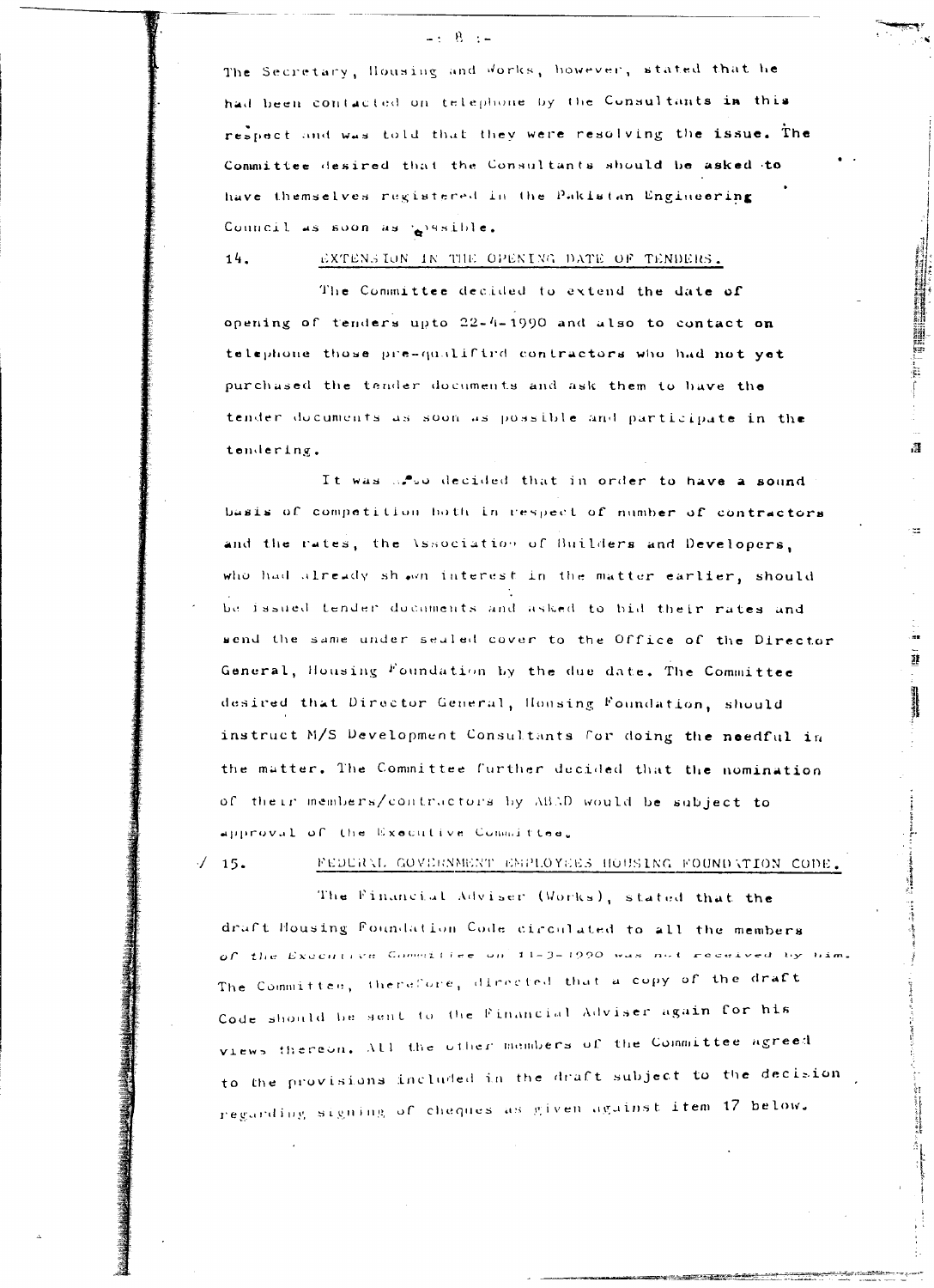#### $-: 9 : -$

# FINANCIAL RULES OF THE HOUSING FOUNDATION.

The Director, Administration, Housing Foundation, brought out the point concerning the finalisation of the financial rules of Housing Foundation with reference to the observations made on the refevant file. The Committee requested the Financial Adviser to let us have the financial rules in consultation with some Chartered Accountants. The Financial Adviser promised to do the needful and send it before the next meeting of the Committee.

SIGNING OF CHEQUES.  $17.$ 

16.

On a point raised by Director, Administration, Housing Foundation, with regard to the difficulties in signing of the cheques and the decisions taken earlier on the subject, it was agreed after detailed deliberations that cheques should henceforth be signed by the Director General, Housing Foundation, and Financial Adviser (Works) and, in case any one of these officers was not available, Joint - Secretary (Works), would sign. The Committee desired that necessary thstructions to the Bankers should be issued accordingly.

The Committee then invited the participants to bring  $18.$ out any other matter regarding the Scheme, which they might like to discuss. The following points were brought out:-

(1) The Joint Secretary (Works) pointed out that three alternative plans of each category required to be sent to the prospective allottees should be forwarded through a letter containing the details regarding the physical progress so far achieved and that they should be allowed 15 days to communicate their choice of the plan to the Foundation. (ii) The Financial Adviser (Works) wanted to bring it

on record that the design must include provisions for thermal insulation in an effective manner and that dependence of airconditioning and other installations be avoided as far as possible. To this point the Pirector General, Housing Foundation, clarified that suitable provision in the roof